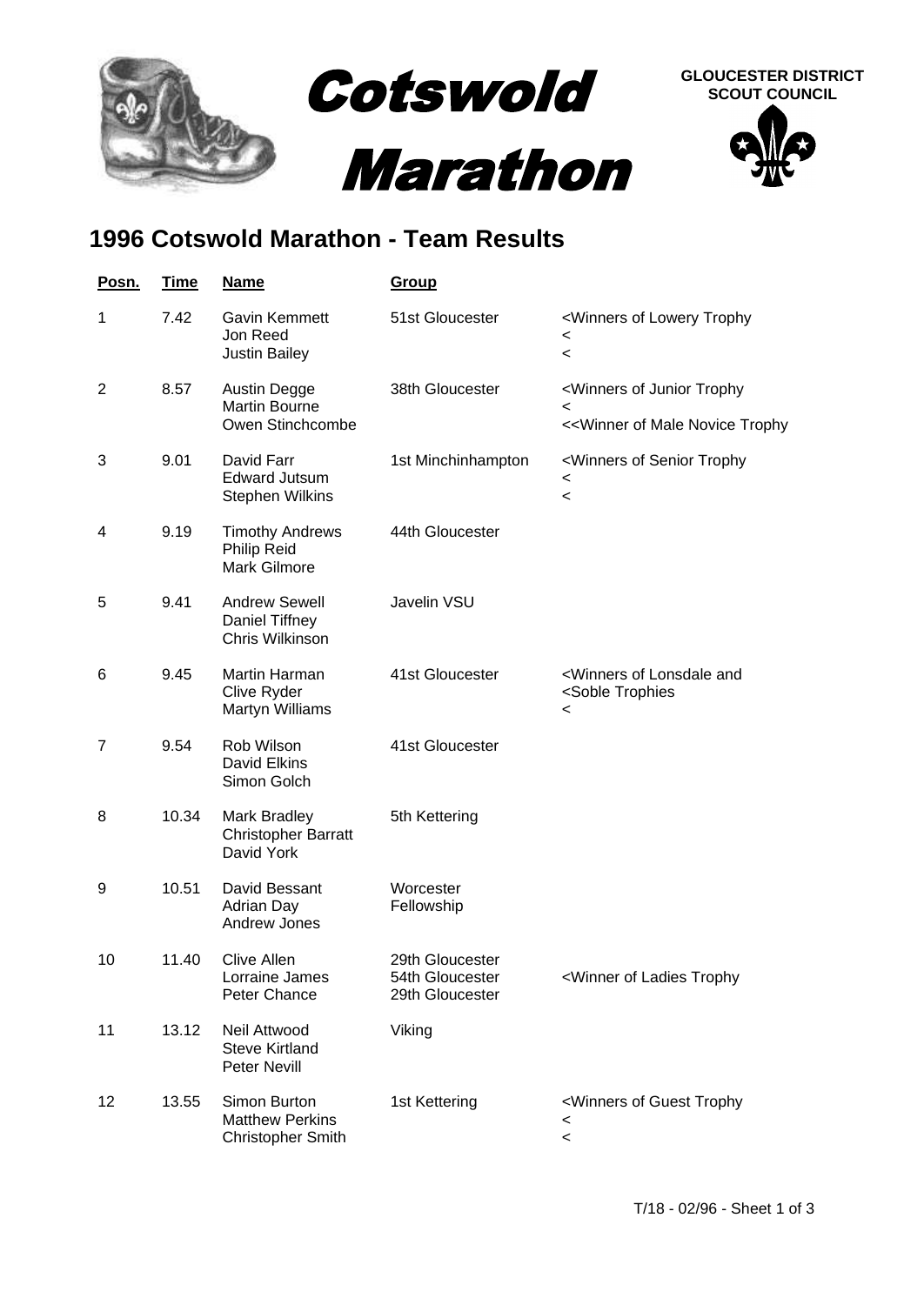| 13 | 14.08 | <b>Matthew Railton</b><br><b>Stephen Gillott</b><br>Andrew Heggie | Kettering Manor            |
|----|-------|-------------------------------------------------------------------|----------------------------|
| 14 | 14.52 | Niel Coleman<br>John Carwardine<br>David Fitzgerald               | <b>Black Pear</b>          |
| 15 | 15.07 | Mat Lloyd<br><b>Andy Phillips</b><br><b>Peter Millard</b>         | Black Pear                 |
| 16 | 15.22 | Christopher Lodwig<br><b>Bob Ilott</b><br>David Lodwig            | <b>Tewkesbury District</b> |
| 17 | 15.56 | Robert Robinson<br>Ian Davis<br>Ashley Keens                      | 1st Owlsmoor               |
| 18 | 17.33 | Kevin Wise<br>David Barthorpe<br><b>Trevor Clarke</b>             | <b>Bredon</b>              |

## **1996 Cotswold Marathon - Individual Results**

| <b>Posn</b> | T <u>ime</u> | <u>Name</u>             | Group                |                                                              |
|-------------|--------------|-------------------------|----------------------|--------------------------------------------------------------|
| 1           | 9.41         | James Harley            | Javelin              |                                                              |
| 2           | 10.34        | <b>Raymond Barratt</b>  | 5th Kettering        |                                                              |
| 3           | 11.29        | <b>Matt Prentice</b>    | <b>Bucks College</b> |                                                              |
| 4           | 11.32        | <b>Chris Moss</b>       | 41st Gloucester      |                                                              |
| 5           | 11.40        | <b>Brian Knight</b>     | 29th Gloucester      |                                                              |
| 6           | 11.55        | Craig Wheatcroft        | 1st Hatherley        |                                                              |
| 6           | 11.55        | Robert Nightingale      | 1st Hatherley        |                                                              |
| 6           | 11.55        | Jim Hall                | 1st Hatherley        |                                                              |
| 9           | 12.00        | <b>Steve Davies</b>     | <b>Beaufort</b>      |                                                              |
| 9           | 12.00        | <b>Daniel Silvester</b> | <b>Beaufort</b>      |                                                              |
| 11          | 12.07        | David Wraight           | 38th Strood          |                                                              |
| 12          | 12.11        | Lee Harris              | 38th Strood          |                                                              |
| 13          | 13.55        | John Hopkins            | 1st Kettering        |                                                              |
| 14          | 14.52        | <b>Tam Storrar</b>      | <b>Black Pear</b>    |                                                              |
| 15          | 15.08        | Daniel Wright           | 44th Gloucester      |                                                              |
| 15          | 15.08        | <b>Gareth Edwards</b>   | 44th Gloucester      |                                                              |
| 15          | 15.08        | Steve Baker             | 2nd Amersham         |                                                              |
| 18          | 15.09        | James Catton            | 2nd Amersham         |                                                              |
| 19          | 15.10        | David Winsall           | 2nd Desborough       |                                                              |
| 19          | 15.10        | <b>Richard Adcock</b>   | 2nd Desborough       |                                                              |
| 19          | 15.10        | <b>Chris Parker</b>     | 2nd Desborough       |                                                              |
| 22          | 15.43        | Derek Knight            | 29th Gloucester      |                                                              |
| 22          | 15.43        | <b>Ben Gidley</b>       | 29th Gloucester      |                                                              |
| 24          | 15.44        | <b>Nickolas Watkins</b> | 29th Gloucester      |                                                              |
| 24          | 15.44        | Natalie Jones           | 29th Gloucester      | <winner female="" novice="" of="" td="" trophy<=""></winner> |
| 26          | 16.00        | Chris Jones             | <b>Badbrook</b>      | and Lasses Trophy                                            |
| 26          | 16.00        | Tom Wood                | <b>Badbrook</b>      |                                                              |
| 26          | 16.00        | Marc Lusty              | <b>Badbrook</b>      |                                                              |
| 29          | 16.01        | Daniel Hanley           | <b>Badbrook</b>      |                                                              |
| 29          | 16.01        | James Blake             | <b>Badbrook</b>      |                                                              |
| 29          | 16.01        | <b>Neil Edwards</b>     | <b>Badbrook</b>      |                                                              |
| 32          | 16.15        | David Brookes           | Churchdown           |                                                              |